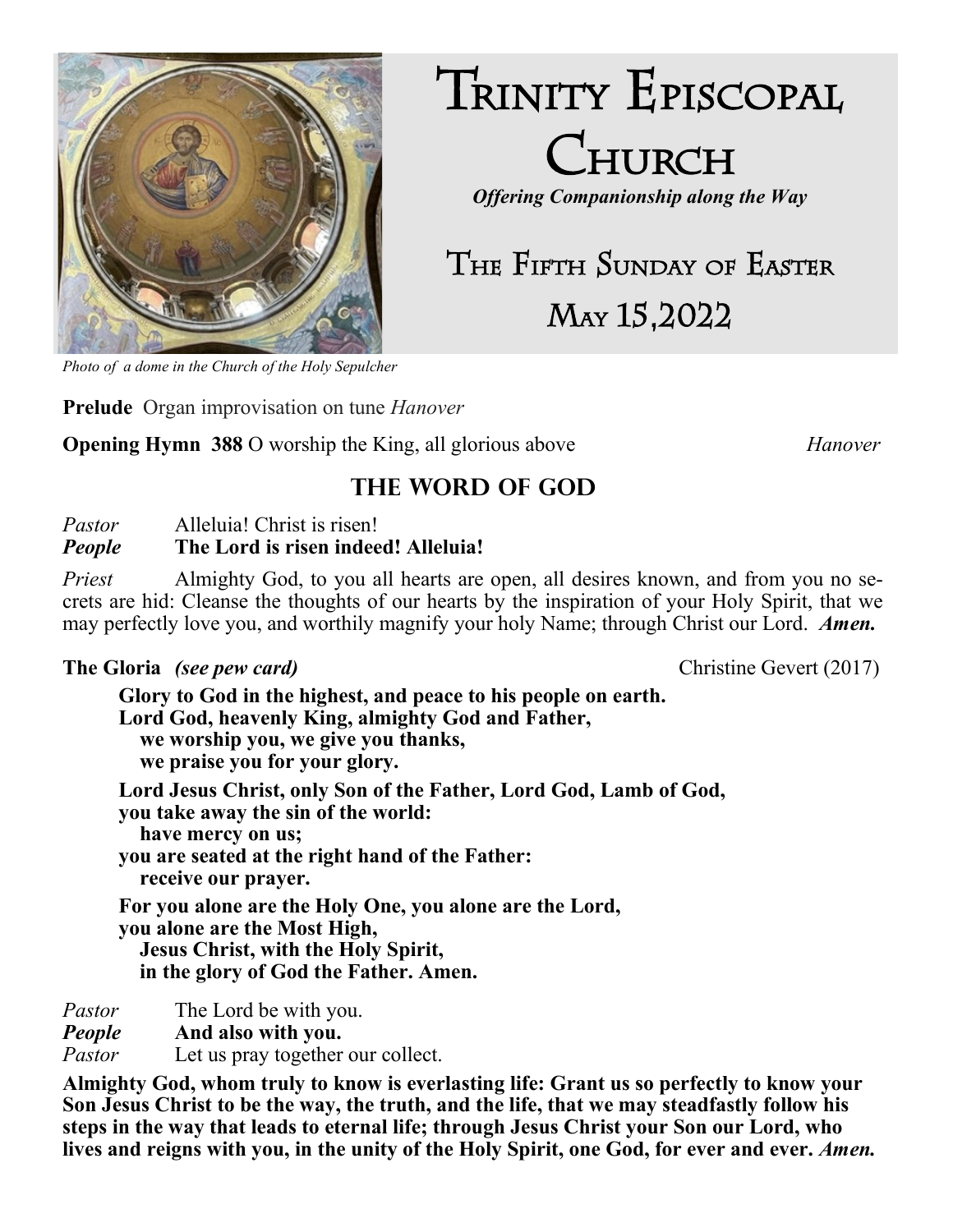#### **A reading from the Acts of the Apostles 11:1-18**

Now the apostles and the believers who were in Judea heard that the Gentiles had also accepted the word of God. So when Peter went up to Jerusalem, the circumcised believers criticized him, saying, "Why did you go to uncircumcised men and eat with them?" Then Peter began to explain it to them, step by step, saying, "I was in the city of Joppa praying, and in a trance I saw a vision. There was something like a large sheet coming down from heaven, being lowered by its four corners; and it came close to me. As I looked at it closely I saw four-footed animals, beasts of prey, reptiles, and birds of the air. I also heard a voice saying to me, `Get up, Peter; kill and eat.' But I replied, `By no means, Lord; for nothing profane or unclean has ever entered my mouth.' But a second time the voice answered from heaven, `What God has made clean, you must not call profane.' This happened three times; then everything was pulled up again to heaven. At that very moment three men, sent to me from Caesarea, arrived at the house where we were. The Spirit told me to go with them and not to make a distinction between them and us. These six brothers also accompanied me, and we entered the man's house. He told us how he had seen the angel standing in his house and saying, `Send to Joppa and bring Simon, who is called Peter; he will give you a message by which you and your entire household will be saved.' And as I began to speak, the Holy Spirit fell upon them just as it had upon us at the beginning. And I remembered the word of the Lord, how he had said, `John baptized with water, but you will be baptized with the Holy Spirit.' If then God gave them the same gift that he gave us when we believed in the Lord Jesus Christ, who was I that I could hinder God?" When they heard this, they were silenced. And they praised God, saying, "Then God has given even to the Gentiles the repentance that leads to life."

#### **Psalm 148** *Gevert-1*

1 Hallelujah! Praise the LORD from the heavens; \* praise him in the heights.

2 Praise him, all you angels of his; \* praise him, all his host.

3 Praise him, sun and moon; \* praise him, all you shining stars.

4 Praise him, heaven of heavens, \* and you waters above the heavens.

5 Let them praise the Name of the LORD: \* for he commanded, and they were created.

6 He made them stand fast for ever and ever; \* he gave them a law which shall not pass away.

7 Praise the LORD from the earth,  $*$ you sea-monsters and all deeps;

8 Fire and hail, snow and fog, \* tempestuous wind, doing his will;

9 Mountains and all hills, \* fruit trees and all cedars;

10 Wild beasts and all cattle, \*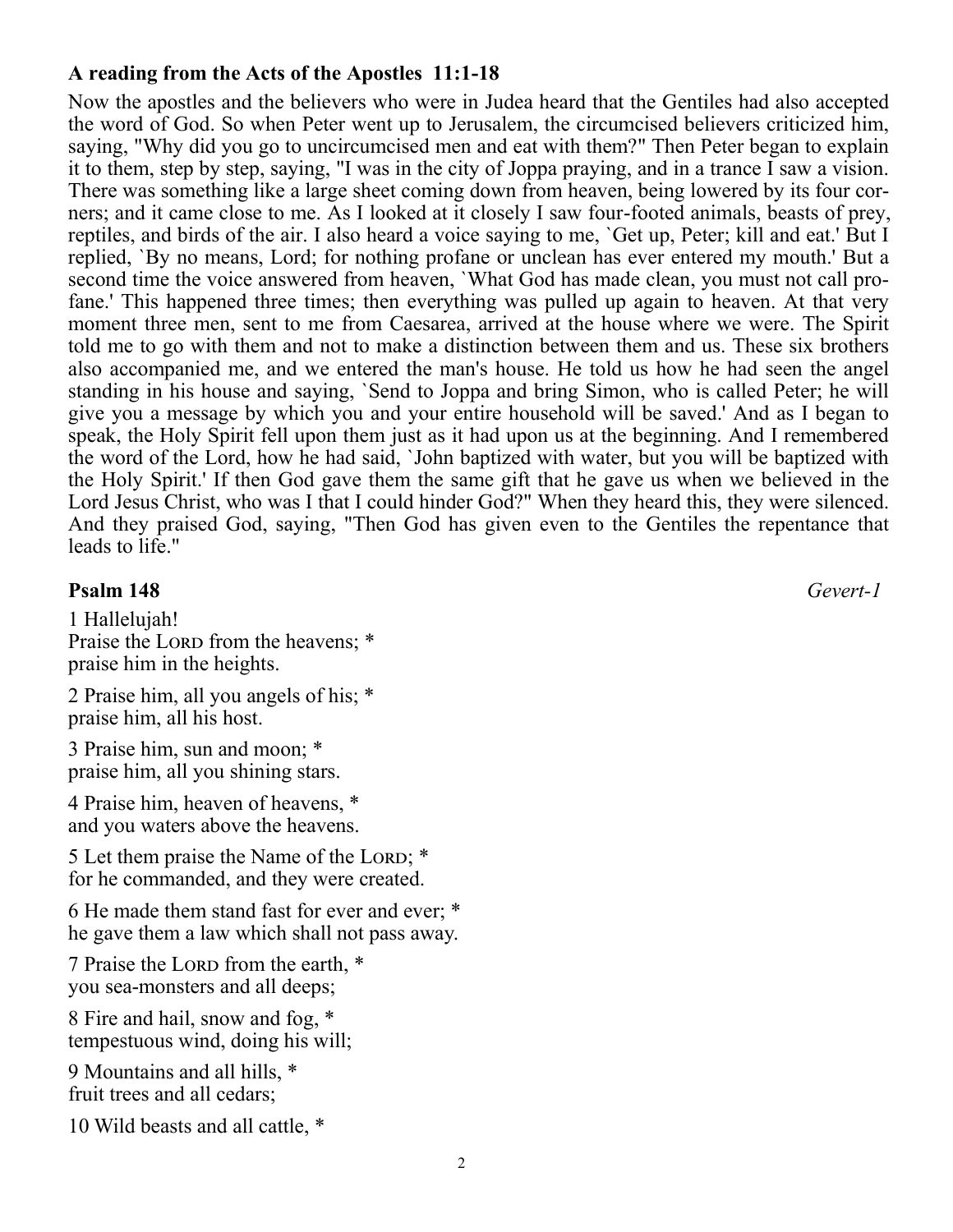creeping things and winged birds;

11 Kings of the earth and all peoples, \* princes and all rulers of the world;

12 Young men and maidens, \* old and young together.

13 Let them praise the Name of the LORD,  $*$ 

for his Name only is exalted, his splendor is over earth and heaven.

14 He has raised up strength for his people and praise for all his loyal servants, \* the children of Israel, a people who are near him. Hallelujah!

#### **A reading from the Revelation to John 21:1-6**

I saw a new heaven and a new earth; for the first heaven and the first earth had passed away, and the sea was no more. And I saw the holy city, the new Jerusalem, coming down out of heaven from God, prepared as a bride adorned for her husband. And I heard a loud voice from the throne saying,

"See, the home of God is among mortals. He will dwell with them as their God; they will be his peoples, and God himself will be with them; he will wipe every tear from their eyes. Death will be no more; mourning and crying and pain will be no more, for the first things have passed away."

And the one who was seated on the throne said, "See, I am making all things new." Also he said, "Write this, for these words are trustworthy and true." Then he said to me, "It is done! I am the Alpha and the Omega, the beginning and the end. To the thirsty I will give water as a gift from the spring of the water of life."

**Gradual Hymn 578** O God of love, O King of peace *Eltham*

Gospel Acclamation "Alleluia" Christine Gevert (2017)

*Priest* The Holy Gospel of our Lord Jesus Christ according to John 13:31-35 *People* **Glory to you, Lord Christ.**

At the last supper, when Judas had gone out, Jesus said, "Now the Son of Man has been glorified, and God has been glorified in him. If God has been glorified in him, God will also glorify him in himself and will glorify him at once. Little children, I am with you only a little longer. You will look for me; and as I said to the Jews so now I say to you, 'Where I am going, you cannot come.' I give you a new commandment, that you love one another. Just as I have loved you, you also should love one another. By this everyone will know that you are my disciples, if you have love for one another."

*Priest* The Gospel of the Lord. *People* **Praise to you, Lord Christ***.*

**Sermon** The Rev. Heidi Truax

#### **A moment of silent reflection**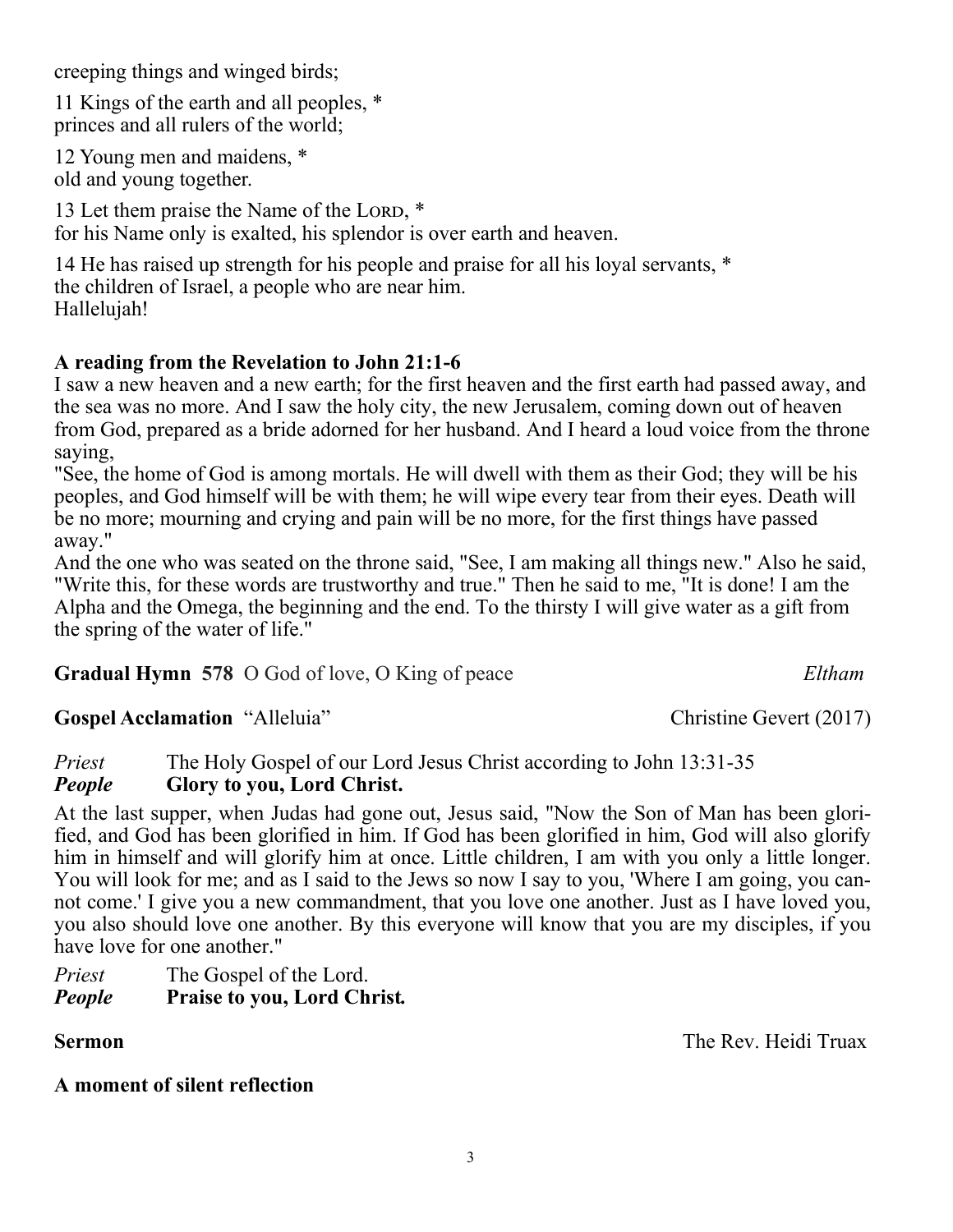#### **The Apostles' Creed**

**I believe in God, the Father almighty, creator of heaven and earth. I believe in Jesus Christ, his only Son, our Lord. He was conceived by the power of the Holy Spirit and born of the Virgin Mary. He suffered under Pontius Pilate, was crucified, died, and was buried. He descended to the dead. On the third day he rose again. He ascended into heaven, and is seated at the right hand of the Father. He will come again to judge the living and the dead. I believe in the Holy Spirit, the holy catholic Church, the communion of saints, the forgiveness of sins, the resurrection of the body, and the life everlasting. Amen.**

#### **Prayers of the People**

Let us pray for the Church and for the world. We pray especially today for the upcoming Diocesan Convention to elect a new Bishop for the Episcopal Church in Connecticut. Please pray for the delegates, the candidates and the people of the ECCT.

Lord, in your mercy: **Hear our prayer.**

Guide the people of this land, and of all the nations, in the ways of justice and peace. We pray especially for Israel and Palestine, for Ukraine and for Sri Lanka. We lift up all those places in the world where there is strife and conflict.

Lord, in your mercy: **Hear our prayer.**

Give us all a reverence for the earth as your own creation, that we may use its resources rightly in the service of others and to your honor and glory. Lord, in your mercy: **Hear our prayer.**

We give thanks to you, Lord God, for all your blessings. We pray in gratitude for the celebrations of our lives *(we lift up in prayer all those things for which we are thankful.)* Lord in your goodness: **Hear our prayer.**

Bless all whose lives are closely linked with ours. On our parish cycle of prayer we pray today for Theresa and Brian Kenny, Richard and Celia Kirby, Sue Kozlowksi, and for their families. Grant that we may serve Christ in them, and love one another as God loves us. Lord, in your mercy: **Hear our prayer.**

Comfort and heal all those who suffer in body, mind, or spirit *(we read from the list and leave time for names to be added.)* Give them courage and hope in their troubles and bring them the joy of your salvation.

Lord, in your mercy: **Hear our prayer.**

We commend to your mercy all who have died *(we read from the list and leave time for names to be added.)* We pray that your will for them may be fulfilled, and that we may share with all your saints in your eternal kingdom.

#### Lord, in your mercy: **Hear our prayer.**

Lord, hear the prayers of your people; and what we have asked faithfully, grant that we may obtain effectually, to the glory of your Name; through Jesus Christ our Lord. **Amen**.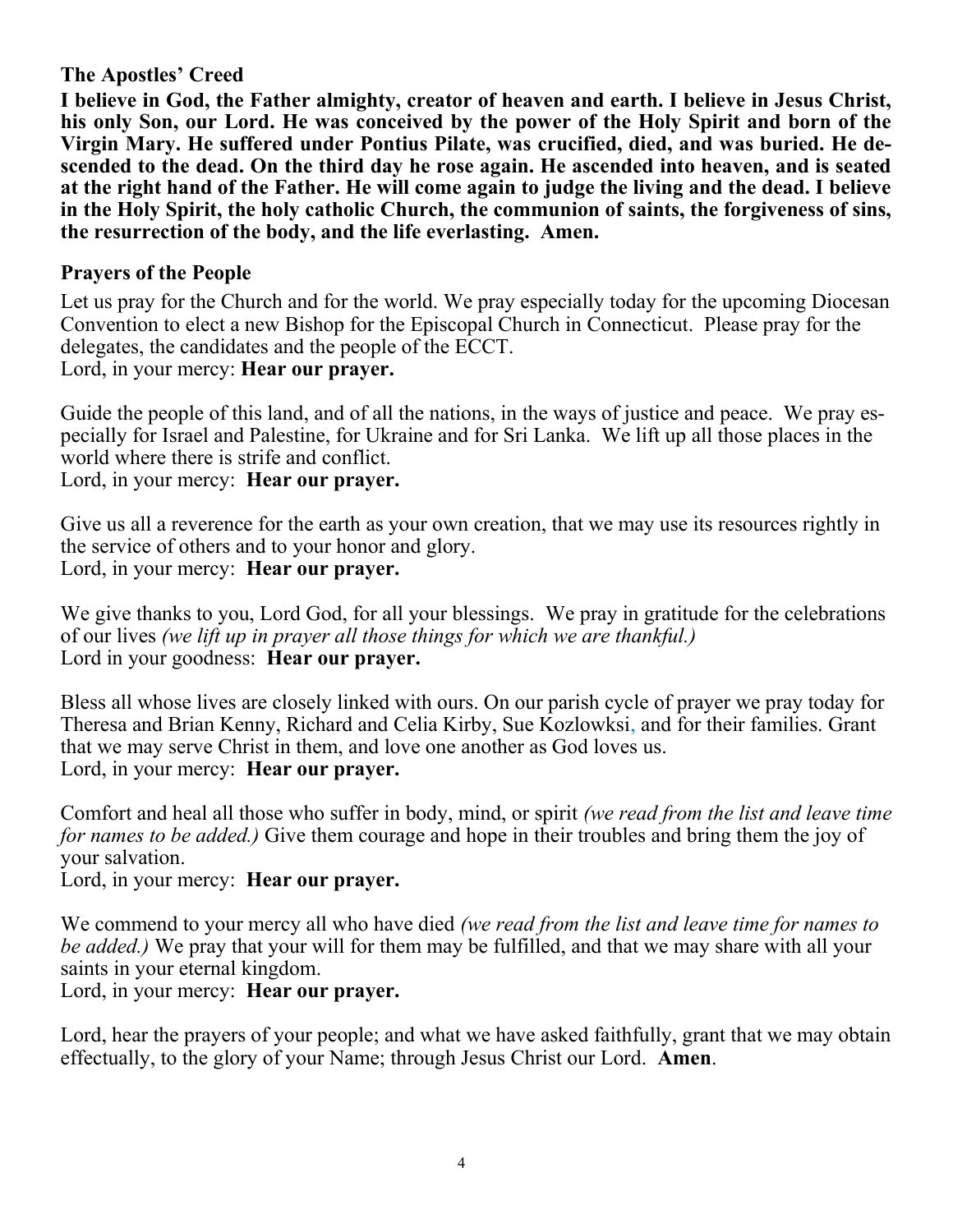#### **The Confession**

**Most merciful God, we confess that we have sinned against you in thought, word and deed, by what we have done, and by what we have left undone. We have not loved you with our whole heart; we have not loved our neighbors as ourselves. We are truly sorry and we humbly repent. For the sake of your Son Jesus Christ, have mercy on us and forgive us; that we may delight in your will, and walk in your ways, to the glory of your Name. Amen.**

#### **The Absolution**

Almighty God have mercy on you, forgive you all your sins through our Lord Jesus Christ, strengthen you in all goodness, and by the power of the Holy Spirit keep you in eternal life. **Amen.**

| Priest        | The peace of the Lord be always with you. |
|---------------|-------------------------------------------|
| <b>People</b> | And also with you.                        |

#### **Announcements**

| <b>Offertory Hymn 484 Praise the Lord through every nation</b>          | Wachet auf |
|-------------------------------------------------------------------------|------------|
| <b>Doxology Hymn 380, vs. 3</b> Praise God from whom all blessings flow | Old 100th  |

## **The Great Thanksgiving**

| Priest        | The Lord be with you.                      |
|---------------|--------------------------------------------|
| People        | And also with you.                         |
| Priest        | Lift up your hearts.                       |
| <b>People</b> | We lift them to the Lord.                  |
| Priest        | Let us give thanks to the Lord our God.    |
| People        | It is right to give God thanks and praise. |

It is right, and a good and joyful thing, always and everywhere to give thanks to you, Father Almighty, Creator of heaven and earth. But chiefly are we bound to praise you for the glorious resurrection of your Son Jesus Christ our Lord; for he is the true Paschal Lamb, who was sacrificed for us, and has taken away the sin of the world. By his death he has destroyed death, and by his rising to life again he has won for us everlasting life. Therefore we praise you, joining our voices with Angels and Archangels and with all the company of heaven, who for ever sing this hymn to proclaim the glory of your Name:

**Holy, holy, holy** *(see pew card)* Christine Gevert (2019)

**Holy, holy, holy Lord, God of power and might, heaven and earth are full of your glory. Hosanna in the highest. Blessed is the One who comes in the name of the Lord. Hosanna in the highest.**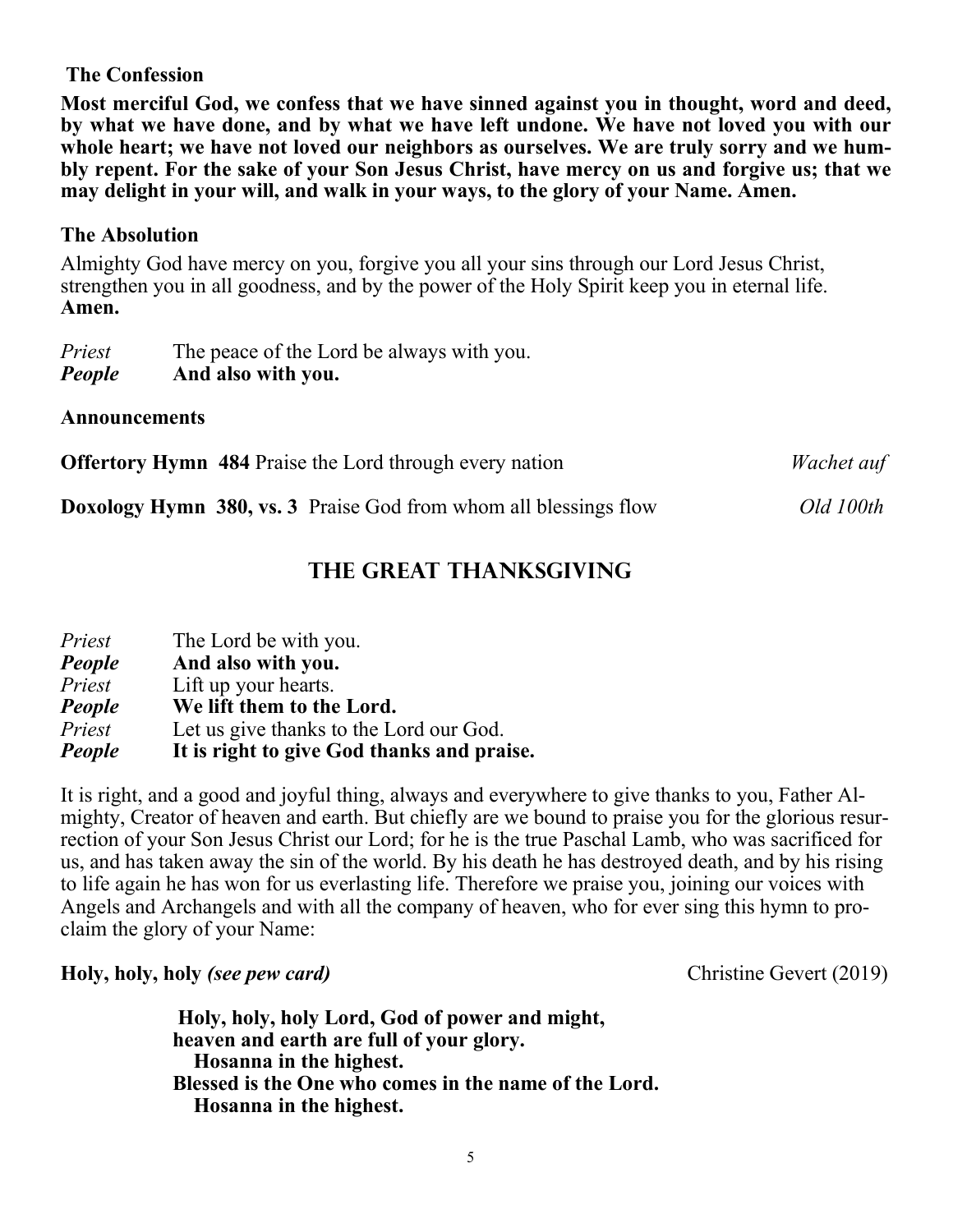Holy and gracious Father: In your infinite love you made us for yourself, and, when we had fallen into sin and become subject to evil and death, you, in your mercy, sent Jesus Christ, your only and eternal Son, to share our human nature, to live and die as one of us, to reconcile us to you, the God and Father of all. He stretched out his arms upon the cross, and offered himself, in obedience to your will, a perfect sacrifice for the whole world.

On the night he was handed over to suffering and death, our Lord Jesus Christ took bread; and when he had given thanks to you, he broke it, and gave it to his disciples, and said, "Take, eat: This is my Body, which is given for you. Do this for the remembrance of me."

After supper he took the cup of wine; and when he had given thanks, he gave it to them, and said, "Drink this, all of you: This is my Blood of the new Covenant, which is shed for you and for many for the forgiveness of sins. Whenever you drink it, do this for the remembrance of me."

Therefore we proclaim the mystery of faith:

#### **Christ has died. Christ is risen. Christ will come again.**

We celebrate the memorial of our redemption, O Father, in this sacrifice of praise and thanksgiving. Recalling his death, resurrection, and ascension, we offer you these gifts. Sanctify them by your Holy Spirit to be for your people the Body and Blood of your Son, the holy food and drink of new and unending life in him. Sanctify us also that we may faithfully receive this holy Sacrament, and serve you in unity, constancy, and peace; and at the last day bring us with all your saints into the joy of your eternal kingdom.

All this we ask through your Son Jesus Christ: By him, and with him, and in him, in the unity of the Holy Spirit all honor and glory is yours, Almighty Father, now and for ever. **AMEN***.*

And now as our savior Christ has taught us, we are bold to pray:

**Our Father, who art in heaven, hallowed be thy Name, thy kingdom come, thy will be done, on earth as it is in heaven. Give us this day our daily bread. And forgive us our trespasses, as we forgive those who trespass against us. And lead us not into temptation, but deliver us from evil. For thine is the kingdom, and the power, and the glory, for ever and ever. Amen.**

**Fraction Anthem** *(see pew card)* Christine Gevert (2019)

**The Communion** *(on the floor level of the nave—bread and wine offered)*

**Communion Anthem** "Jubilate Deo Universa Terra"

By Giovanni Giacomo Lucario (Italy, 16th cent.)

| Latin text                                           | English translation                                   |
|------------------------------------------------------|-------------------------------------------------------|
| Jubilate Deo universa terra,                         | O be joyful in God, all ye lands:                     |
| psalmum dicite nomini eius.                          | sing praises unto the honour of his Name:             |
| Venite et audite, et narrabo vobis omnes qui timetis | O come hither, and hearken, all ye that fear God: and |
| Deum quanta fecit Dominus animae meae.               | I will tell you what he hath done for my soul.        |
| Alleluia.                                            | Alleluia.                                             |
|                                                      |                                                       |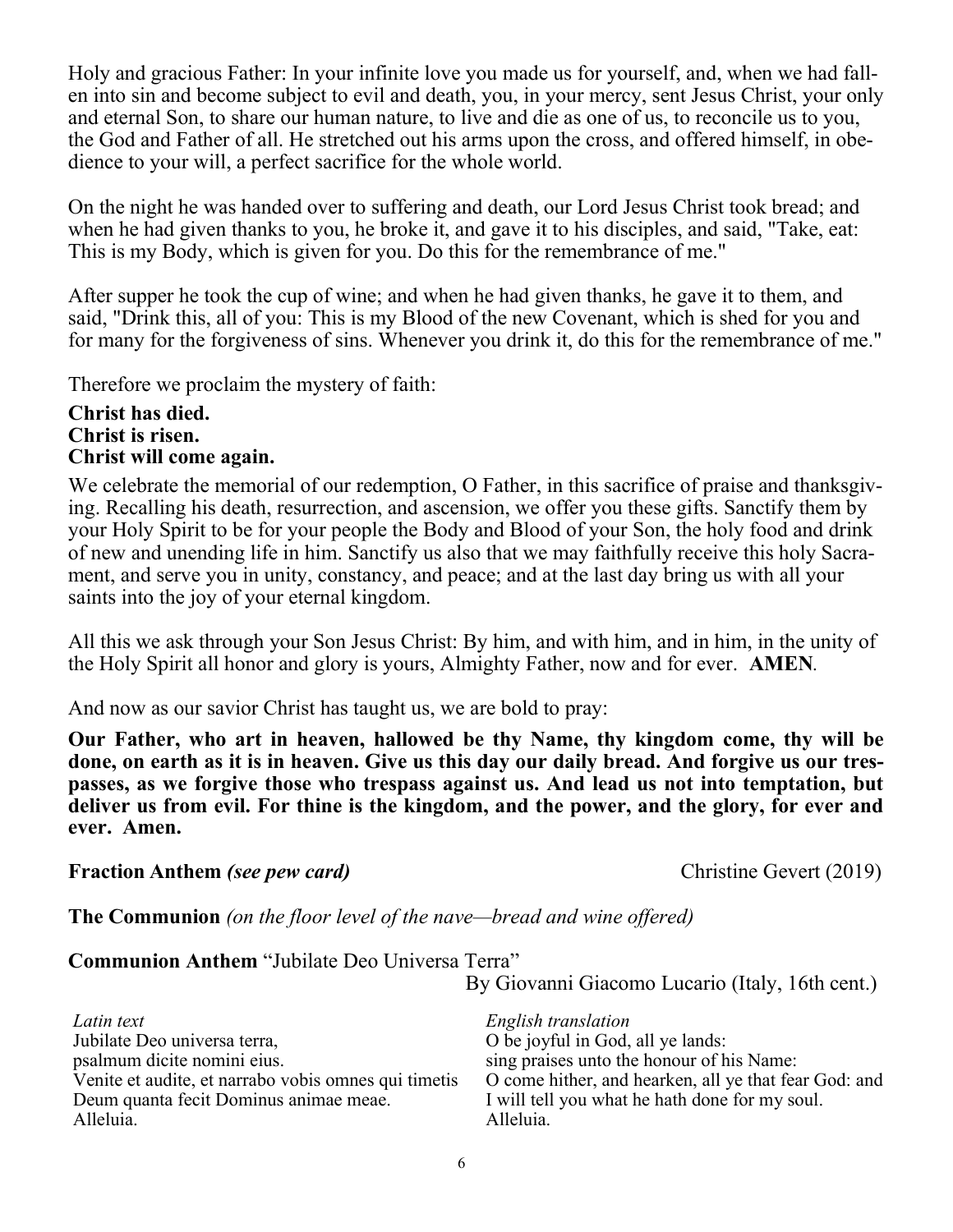#### **Postcommunion Prayer**

**Almighty God, we thank you for feeding us with the body and blood of your son Jesus Christ. Through him we offer you our souls and bodies to be a living sacrifice. Send us out in the power of your spirit to live and work to your praise and glory. Amen.**

*The Episcopal Diocese of Jerusalem*

#### **The Blessing**

The joy of the resurrection be yours The power of the risen Lord protect you The peace of the Lord of Life give you wholeness And the blessing of God Almighty, Father, Son and Holy Spirit be upon you and remain with you always. **Amen.**

**Final Hymn 296** We know that Christ is raised and dies no more *Engelberg*

#### **The Dismissal**

Priest Let us go forth in the light of Christ. Alleluia! **People Thanks be to God. Alleluia!**

**Postlude:** Organ improvisation on tune *Engelberg*

*The altar flowers this morning are given to the glory of God.*

### **Serving Today**

*Rector:* The Rev. Heidi Truax *Music Director:* Christine Gevert *Minister of Communion:* Mike Cuoco *Lector:* Barry Anderson *Epistoler:* Maureen Bateman *Intercessor:* Heather Chapman *Altar Guild:* Bev Becker *Flowers:* Heather Chapman *Counter:* Martha Nesbitt/Lindley Young *Greeter/Usher:* Jim Conzo. Mike Cuoco *Verger:* Geoff Brown